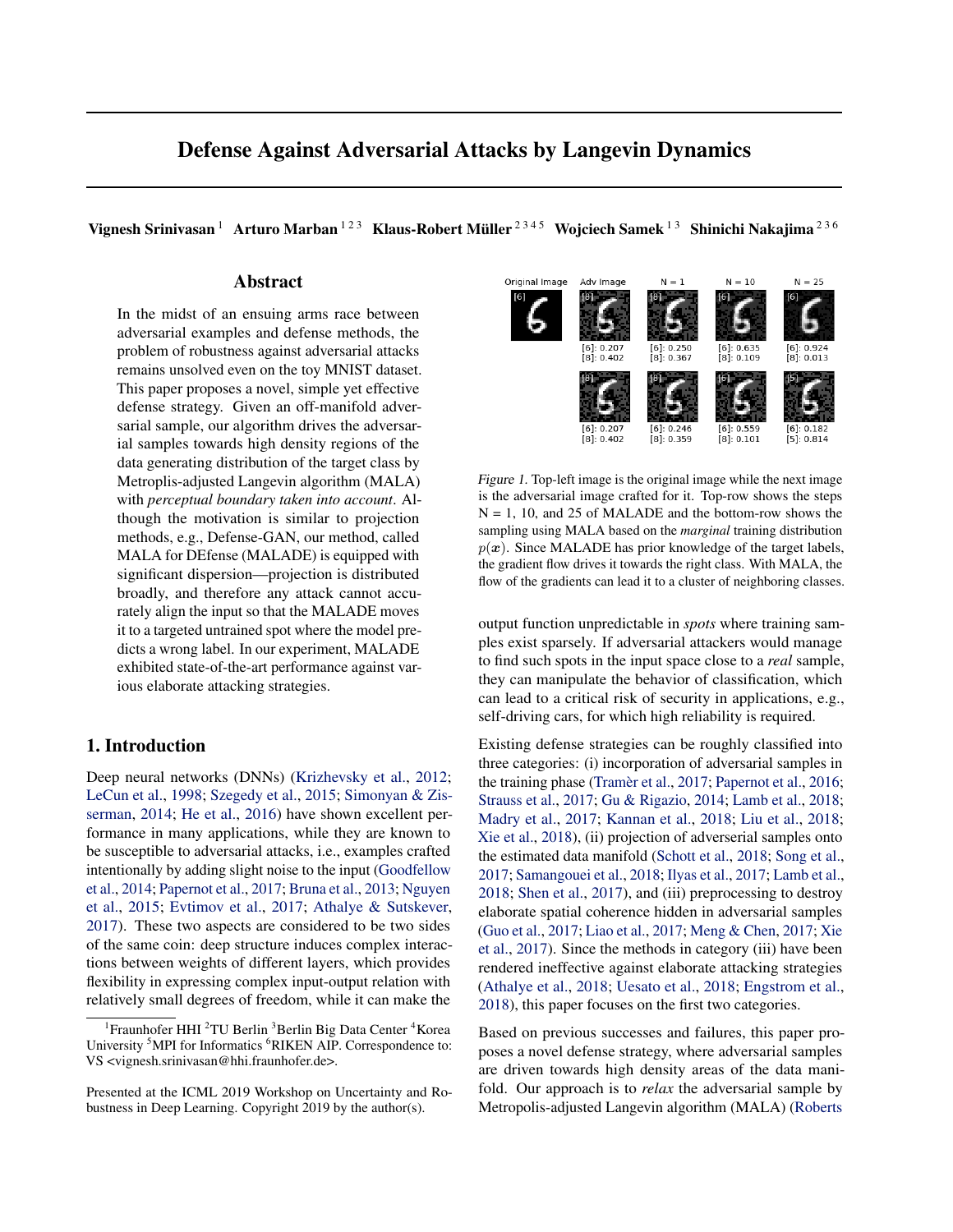<span id="page-1-0"></span>

Figure 2. Classification accuracy on MNIST against (a) PGD- $L_{\infty}$ , (b) PGD- $L_2$ , and (c) EAD attacks. The curves correspond to the original convolutional neural network (CNN) classifier, the CNN classifier protected by MALADE (CNN+MALADE), the Madry classifier [\(Madry et al.,](#page-4-0) [2017\)](#page-4-0), and the Madry classifier protected by MALADE (Madry+MALADE). In each plot, the horizontal axis indicates the intensity of the adversarial perturbations, i.e.,  $\varepsilon$  for PGD and log c for EAD. All plots show that MALADE significantly boosts the robustness of both classifiers.

[& Rosenthal,](#page-4-0) [1998;](#page-4-0) [Roberts et al.,](#page-4-0) [1996\)](#page-4-0), an efficient Markov chain Monte Carlo (MCMC) sampling method.

MALA requires the gradient  $\nabla_x \log p(x)$  of the energy function, which corresponds to the gradient of the log probability or the score function of the training data. However, just naively applying MALA would have an apparent drawback: if there exist high density regions (clusters) close to each other but not sharing the same label, MALA could drive a sample into another cluster, which degrades the classification accuracy. To overcome this drawback, we replace the (marginal) training distribution  $p(x)$  with the conditional training distribution  $p(x|y)$  given label y. More specifically, our novel defense method, called MALA for defense (MALADE), relaxes the adversarial sample based on the conditional gradient  $\nabla_x \log p(x|y)$  by using a novel estimator for the conditional gradient *without knowing the label* y *of the test sample*. Thus, MALADE drives the adversarial sample towards high density regions of the data generating distribution for the original class, where the classifier is well trained to predict the correct label.

In our experiment, we show that MALADE performs comparably to the state-of-the-art methods for the known attacks with low perturbation intensity, while it significantly outperforms the state-of-the-art methods for unknown attacks or for high perturbation intensity. We also show an additional advantage of our method as a projection method— MALADE can be combined with the state-of-the-art method in category (i), which further boosts the performance.

# 2. Proposed Method

Metropolis-adjusted Langevin Algorithm (MALA MALA is an efficient Markov chain Monte Carlo (MCMC) sampling method which uses the gradient of the energy (negative log-probability  $E(x) = -\log p(x)$ ). Sampling is

performed sequentially by

$$
\boldsymbol{x}_{t+1} = \boldsymbol{x}_t + \alpha \boldsymbol{\nabla}_{\boldsymbol{x}} \log p(\boldsymbol{x}_t) + \boldsymbol{\kappa}, \tag{1}
$$

where  $\alpha$  is the step size, and  $\kappa$  is random perturbation subject to  $\mathcal{N}(\mathbf{0}, \delta^2 \mathbf{I}_L)$ . By appropriately controlling the step size  $\alpha$  and the noise variance  $\delta^2$ , the sequence is known to converge to the distribution  $p(x)$ .<sup>1</sup> [Nguyen et al.](#page-4-0) [\(2016\)](#page-4-0) successfully generated realistic artificial images that follow the natural image distribution with the gradient estimated by denoising autoencoders (DAE). They relied on the following proposition:

Proposition 1 *[\(Alain & Bengio,](#page-3-0) [2014\)](#page-3-0) The function* r(x) *minimizing the DAE objective*  $\mathbb{E}_{p(\boldsymbol{x})\mathcal{N}(\boldsymbol{\nu};\boldsymbol{0}, \sigma^2 \boldsymbol{I}_L)}\left[\|\boldsymbol{r}(\boldsymbol{x} + \boldsymbol{\nu}) - \boldsymbol{x}\|^2\right]$  satisfies

$$
\mathbf{r}(\mathbf{x}) - \mathbf{x} = \sigma^2 \nabla_{\mathbf{x}} \log p(\mathbf{x}) + o(\sigma^2) \text{ as } \sigma^2 \to 0. \quad (2)
$$

MALA for DEfense (MALADE) MALADE performs sampling on the *joint distribution*  $p(x, y)$ 

$$
\boldsymbol{x}_{t+1} = \boldsymbol{x}_t + \alpha \mathbb{E}_{p(\boldsymbol{y}|\boldsymbol{x}_t)}\left[\boldsymbol{\nabla}_{\boldsymbol{x}} \log p(\boldsymbol{x}_t, \boldsymbol{y})\right] + \kappa. \quad (3)
$$

with the gradient estimated by the *supervised* DAE (sDAE).

**Theorem 1** Let  $J(x, y) = -\sum_{k=1}^{K} y_k \log \hat{y}_k(x)$  *be the*<br>cross entropy loss of the classifier output  $\hat{y}_k \in [0, 1]^{K}$ *cross entropy loss of the classifier output*  $\hat{y} \in [0, 1]^{K}$ <br>for the true lobel use and assume that the classifier *for the true label* y*, and assume that the classifier output accurately reflects the conditional probability of the training data, i.e.,*  $\hat{y}(x) = p(y|x)$ *, then the function*  $r(x)$  *minimizing the sDAE objective* 

<sup>&</sup>lt;sup>1</sup> For convergence, a rejection step after Eq.(1) is required. However, it was observed that a variant, called Mala-approx [\(Nguyen et al.,](#page-4-0) [2016\)](#page-4-0), without the rejection step gives reasonable sequence for moderate step sizes. We use Mala-approx in our proposed method.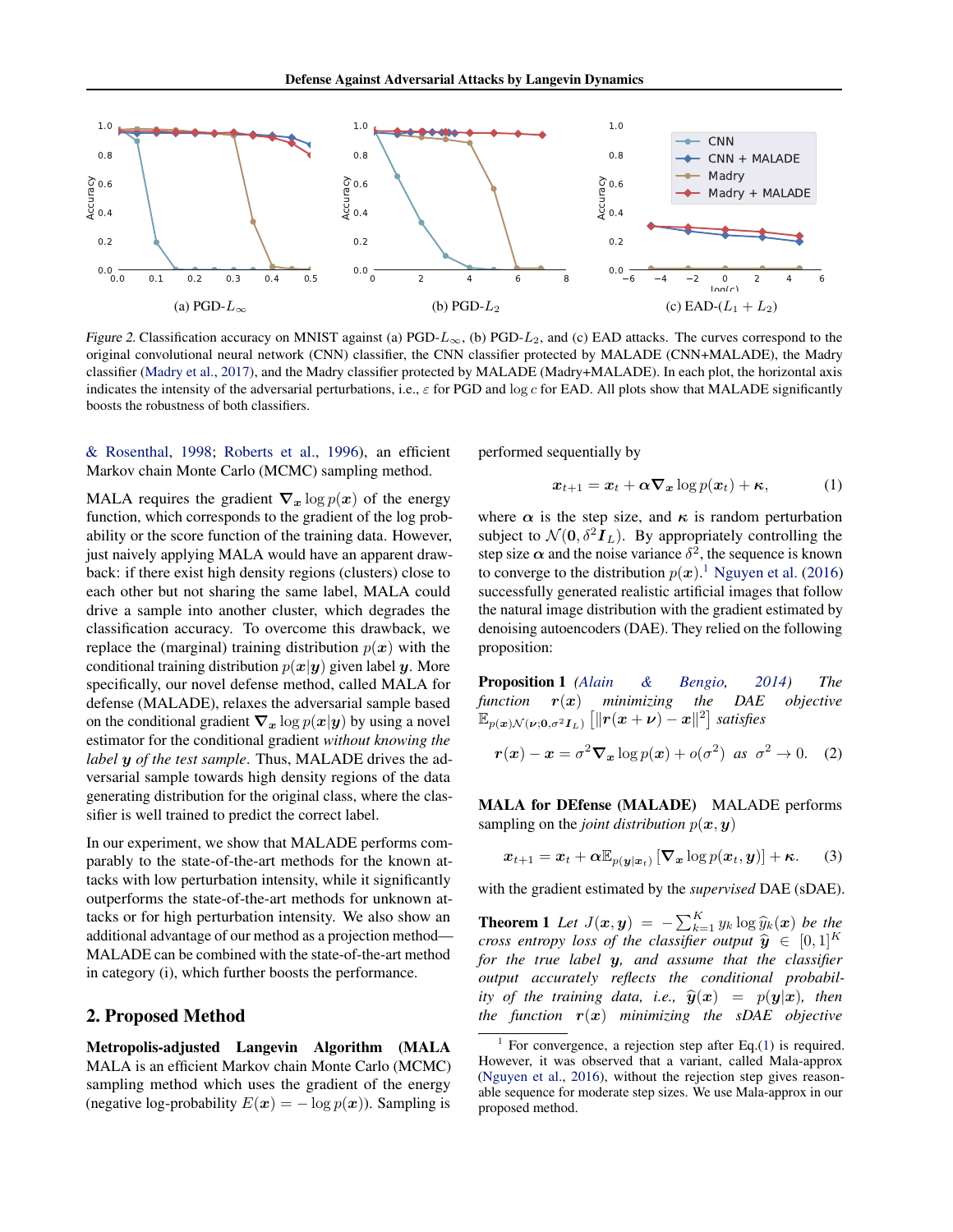| Setting  | Norm             | Attack                 | <b>CNN</b> | Madry | CNN + MALADE | Madry + MALADE |
|----------|------------------|------------------------|------------|-------|--------------|----------------|
|          |                  | <b>FGSM</b>            | 11.77      | 97.52 | 93.54        | 95.59          |
|          | $L_{\infty}$     | PGD                    | 0.00       | 93.71 | 94.22        | 95.76          |
|          | $\epsilon = 0.3$ | $R+PGD$                |            |       | 92.65        | 93.51          |
|          |                  | <b>BPDA</b>            |            |       | 84.74        | 94.70          |
|          |                  | <b>BPDAWEOT</b>        |            |       | 82.48        | 91.54          |
|          |                  | <b>MIM</b>             | 0.00       | 97.66 | 94.32        | 94.53          |
|          |                  | worst case             | 0.00       | 93.71 | 82.48        | 91.54          |
|          |                  | <b>PGD</b>             | 0.00       | 0.02  | 93.51        | 92.18          |
| whitebox | $L_{\infty}$     | <b>BPDA</b>            |            |       | 66.16        | 83.90          |
|          | $\epsilon = 0.4$ | <b>BPDAWEOT</b>        |            |       | 62.15        | 80.65          |
|          |                  | worst case             | 0.00       | 0.02  | 62.15        | 80.65          |
|          |                  | <b>FGM</b>             | 30.79      | 97.68 | 94.68        | 96.05          |
|          | $L_2$            | PGD                    | 0.01       | 92.68 | 95.91        | 96.76          |
|          |                  | CW                     | 0.00       | 85.53 | 90.07        | 91.14          |
|          |                  | worst case             | 0.0        | 85.53 | 90.07        | 91.14          |
|          | $L_2$ - $L_1$    | EAD                    | 0.00       | 0.01  | 31.00        | 30.59          |
| blackbox | $\rho = 0.25$    | SaltnPepper            | 36.49      | 41.61 | 80.41        | 80.72          |
|          | $T = 5,000$      | <b>Boundary Attack</b> | 32.39      | 1.10  | 93.79        | 95.80          |
|          |                  | worst case             | 32.39      | 1.10  | 80.41        | 80.72          |

Table 1. Classification performance of defense methods against whitebox and blackbox attacks on MNIST. The intensity of perturbation is set to  $\epsilon = 0.3, 0.4$  for FGSM, PGD- $L_{\infty}$  and MIM, and to  $\epsilon = 4$  for PGD- $L_2$ . For EAD, we set  $\beta = 0.01$  and  $c = 0.01$ .

 $\mathbb{E}_{p(\boldsymbol{x},\boldsymbol{y})\mathcal{N}(\boldsymbol{\nu};\boldsymbol{0},\sigma^2 \boldsymbol{I}_L)}\left[\|\boldsymbol{r}(\boldsymbol{x}+\boldsymbol{\nu})-\boldsymbol{x}\|^2-2\sigma^2J(\boldsymbol{x}+\boldsymbol{\nu},\boldsymbol{y})\right]$ *satisfies*

$$
\boldsymbol{r}(\boldsymbol{x}) - \boldsymbol{x} = \sigma^2 \mathbb{E}_{p(\boldsymbol{y}|\boldsymbol{x})} \left[ \boldsymbol{\nabla}_{\boldsymbol{x}} \log p(\boldsymbol{x}, \boldsymbol{y}) \right] + O(\sigma^3). \quad (4)
$$

Since  $p(x, y) = p(x|y)p(y)$ , if the label distribution is flat (or equivalently the number of training samples for all classes is the same), i.e.,  $p(\mathbf{y}) = 1/K$ , the residual of sDAE gives

$$
\boldsymbol{r}(\boldsymbol{x}) - \boldsymbol{x} = \sigma^2 \mathbb{E}_{p(\boldsymbol{y}|\boldsymbol{x})} \left[ \boldsymbol{\nabla}_{\boldsymbol{x}} \log p(\boldsymbol{x}|\boldsymbol{y}) \right] + O(\sigma^3).
$$

The first term is the gradient of the log-*conditional*distribution on the label, where the label is estimated from the prior knowledge (the expectation is taken over the training distribution of the label, given x). If the number of training samples are non-uniform over the classes, the weight (or the step size) should be adjusted so that all classes contribute equally to the training.

# 3. Experiments

#### 3.1. MNIST

We perform elaborate experiments on MNIST applying MALADE on CNN as well as state-of-the-art model Madry [\(Madry et al.,](#page-4-0) [2017\)](#page-4-0). Fig. [2](#page-1-0) shows classification accuracy of defense methods against PGD- $L_{\infty}$  and PGD- $L_2$  and EAD. The attacking strategies tested in Fig. [2](#page-1-0) are not optimized for stochastic defense methods. Hence, we chose BPDA and EOT as reasonable whitebox attacks against MALADE. Fig. [4](#page-3-0) shows the performance of "Mardy + MALADE" against  $PGD-L_{\infty}$ , BPDA, EOT, and their reasonable combinations. Table 1 summarizes classification performance of defense strategies against various attacks. We see that, although BPDA and EOT reduce the accuracy of Madry + MALADE to some extent, their effect is limited and even in the worst case, i.e., against "BPDA with EOT", Madry + MALADE performs better than the baseline methods, i.e., ABS and Madry against PGD- $L_{\infty}$  attack. Although MALADE is outperformed by Madry up to  $\epsilon = 0.3$ , it outperforms Madry in the other cases, i.e., against PGD- $L_{\infty}$  with BPDA and EOT for larger intensity  $\epsilon = 0.4$ , PGD- $L_2$ , and EAD. Table 1 also shows results under the blackbox scenario with the state-of-the-art attacking strategies, SaltnPepper and Boundary attack. The table clearly shows high robustness of MALADE against those attacks, while Madry exhibits its vulnerability against them.

### 3.2. CIFAR10 and TinyImagenet

Here we apply our defense strategy for larger datasets. Tables [2](#page-3-0) report on classification accuracy on CIFAR10 and on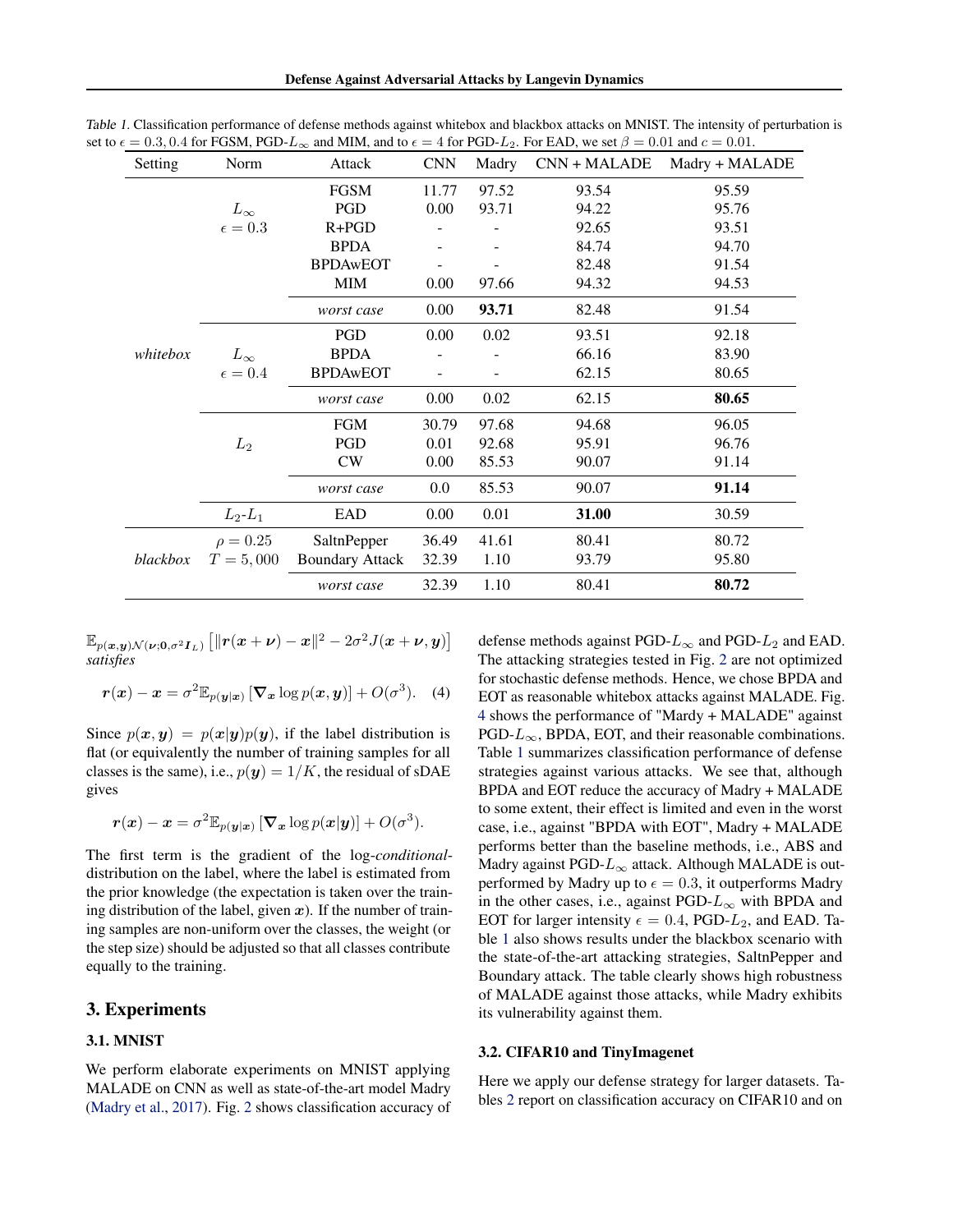| <b>Dataset</b>      | Setting  | Condition                     | Attack                 | <b>CNN</b> | Madry | $CNN + MALADE$ | Madry + MALADE |
|---------------------|----------|-------------------------------|------------------------|------------|-------|----------------|----------------|
|                     |          | $L_{\infty} \varepsilon = 8$  | <b>PGD</b>             | 0.00       | 32.86 | 0.48           | 33.89          |
|                     | whitebox | $L_{\infty} \varepsilon = 16$ | <b>PGD</b>             | 0.00       | 10.28 | 0.16           | 11.46          |
| CIFAR <sub>10</sub> |          | $\rho = 0.05$                 | SaltnPepper            | 13.54      | 11.09 | 15.19          | 11.12          |
|                     | blackbox | $T = 10,000$                  | <b>Boundary Attack</b> | 12.76      | 34.97 | 17.72          | 73.57          |
|                     |          |                               | worst case             | 12.76      | 11.09 | 15.19          | 11.12          |
| Dataset             | Setting  | Condition                     | Attack                 | <b>CNN</b> | ALP   | $CNN + MALADE$ | ALP + MALADE   |
|                     |          | $L_{\infty} \varepsilon = 1$  | <b>PGD</b>             | 9.49       | 27.05 | 10.07          | 31.80          |
| Tiny-               | whitebox | $L_{\infty} \varepsilon = 4$  | <b>PGD</b>             | 0.20       | 12.78 | 0.26           | 13.23          |
| Imagenet            |          | $\rho = 0.05$                 | SaltnPepper            | 2.45       | 9.91  | 6.23           | 9.94           |
|                     | blackbox | $T = 10,000$                  | <b>Boundary Attack</b> | 9.12       | 7.38  | 63.54          | 44.35          |
|                     |          |                               | worst case             | 2.45       | 7.38  | 6.23           | 9.94           |

<span id="page-3-0"></span>Table 2. Summary of classification performance on CIFAR10 and TinyImagenet. For PGD attack, the number of steps was fixed at 100. For blackbox attacking scenario, the lowest row gives the *worst case* result over the considered attacking strategies.



Figure 3. PGD- $L_{\infty}$ 

Figure 4. Classification accuracy on MNIST dataset against PGD  $L_{\infty}$  attacks adapted for MALADE.

TinyImagenet, respectively, against whitebox (PGD- $L_{\infty}$ ) and blackbox (SaltnPepper and Boundary) attacks. On TinyImagenet, we show the performance of ALP [\(Kan](#page-4-0)[nan et al.,](#page-4-0) [2018\)](#page-4-0) as the baseline defense method. Similarly to Madry+MALADE, it is straightforward to combine MALADE and ALP to form ALP+MALADE.

Overall, classification accuracy is not high, which reflects the fact that the state-of-the-art has not achieved satisfactory level of robustness against adversarial attacks in the scale of CIFAR10 and TinyImagenet datasets. However, the observation that MALADE consistently improves the robustness of classifiers implies that our approach is a hopeful direction for solving the issue of defense against adversarial attacks

in large scale problems.

# 4. Conclusion

In this work we have proposed to use MALA, which is guided through a sDAE - MALADE. This framework allows to drive the adversarial samples towards the underlying data manifold and thus towards the high density regions of the data generating distribution which were originally used for training the nonlinear learning machine. We have empirically showed that MALADE is fairly robust—it compares favorably or significantly outperforms the state-of-the-art defense methods under different adversarial scenarios and attacking strategies.

#### ACKNOWLEDGMENTS

This work was supported by the Fraunhofer Society under the MPI-FhG collaboration project "Theory & Practice for Reduced Learning Machines". This work was also supported by the German Ministry for Education and Research (BMBF) as Berlin Big Data Center (01IS18025A) and Berlin Center for Machine Learning (01IS18037I), the German Research Foundation (DFG) as Math+: Berlin Mathematics Research Center (EXC 2046/1, project-ID: 390685689), and the Information & Communications Technology Planning & Evaluation (IITP) grant funded by the Korea government (No. 2017-0-00451, No. 2017-0-01779).

## References

Alain, G. and Bengio, Y. What regularized auto-encoders learn from the data-generating distribution. *The Journal of Machine Learning Research*, 15(1):3563–3593, 2014.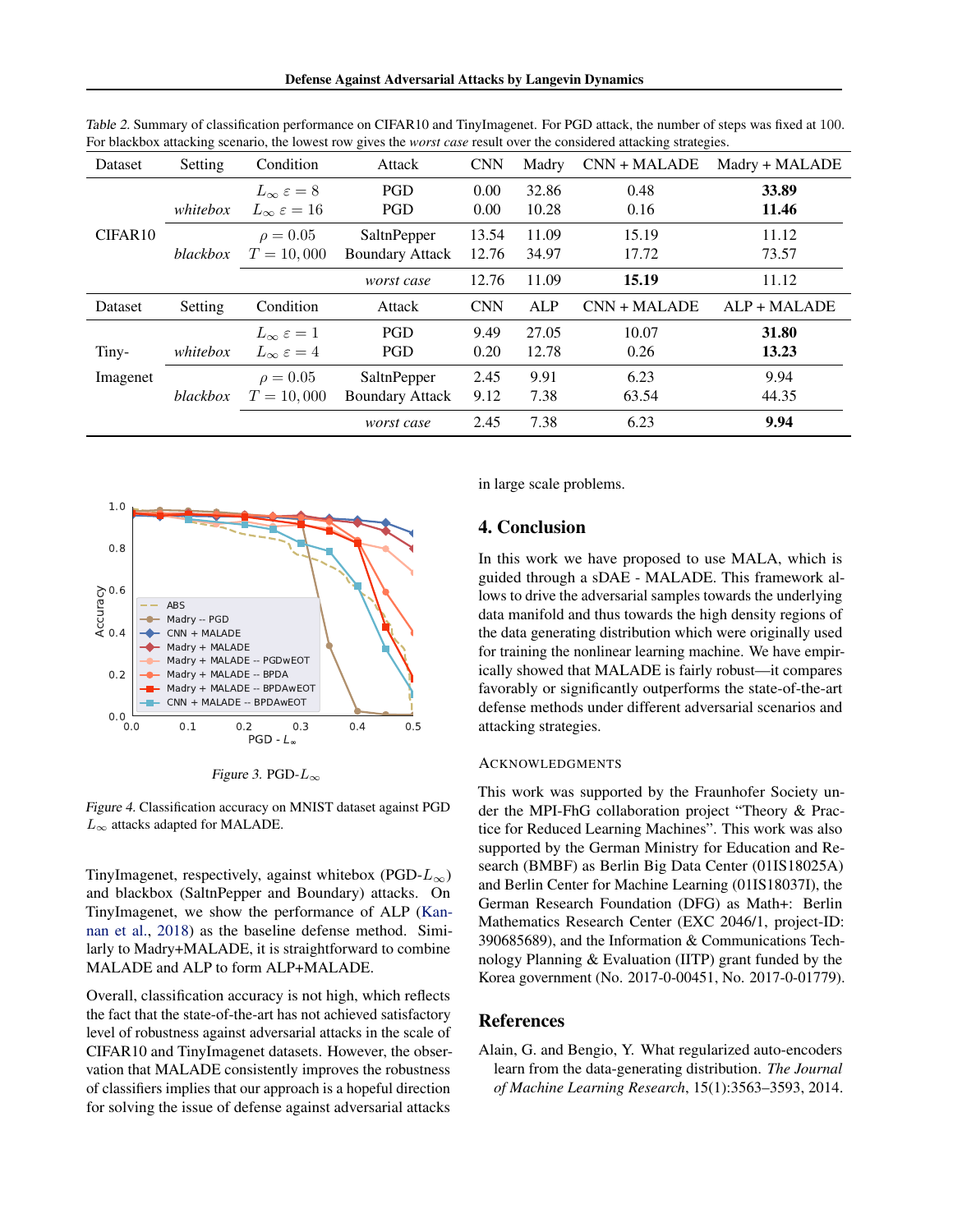- <span id="page-4-0"></span>Athalye, A. and Sutskever, I. Synthesizing robust adversarial examples. *arXiv preprint arXiv:1707.07397*, 2017.
- Athalye, A., Carlini, N., and Wagner, D. Obfuscated gradients give a false sense of security: Circumventing defenses to adversarial examples. *arXiv preprint arXiv:1802.00420*, 2018.
- Bruna, J., Szegedy, C., Sutskever, I., Goodfellow, I., Zaremba, W., Fergus, R., and Erhan, D. Intriguing properties of neural networks. 2013.
- Engstrom, L., Ilyas, A., and Athalye, A. Evaluating and understanding the robustness of adversarial logit pairing. *arXiv preprint arXiv:1807.10272*, 2018.
- Evtimov, I., Eykholt, K., Fernandes, E., Kohno, T., Li, B., Prakash, A., Rahmati, A., and Song, D. Robust physicalworld attacks on machine learning models. *arXiv preprint arXiv:1707.08945*, 2017.
- Goodfellow, I. J., Shlens, J., and Szegedy, C. Explaining and harnessing adversarial examples. *arXiv preprint arXiv:1412.6572*, 2014.
- Gu, S. and Rigazio, L. Towards deep neural network architectures robust to adversarial examples. *arXiv preprint arXiv:1412.5068*, 2014.
- Guo, C., Rana, M., Cissé, M., and van der Maaten, L. Countering adversarial images using input transformations. *arXiv preprint arXiv:1711.00117*, 2017.
- He, K., Zhang, X., Ren, S., and Sun, J. Deep residual learning for image recognition. In *Proceedings of the IEEE conference on computer vision and pattern recognition*, pp. 770–778, 2016.
- Ilyas, A., Jalal, A., Asteri, E., Daskalakis, C., and Dimakis, A. G. The robust manifold defense: Adversarial training using generative models. *arXiv preprint arXiv:1712.09196*, 2017.
- Kannan, H., Kurakin, A., and Goodfellow, I. Adversarial logit pairing. *arXiv preprint arXiv:1803.06373*, 2018.
- Krizhevsky, A., Sutskever, I., and Hinton, G. E. Imagenet classification with deep convolutional neural networks. In *Advances in neural information processing systems*, pp. 1097–1105, 2012.
- Lamb, A., Binas, J., Goyal, A., Serdyuk, D., Subramanian, S., Mitliagkas, I., and Bengio, Y. Fortified networks: Improving the robustness of deep networks by modeling the manifold of hidden representations. *arXiv preprint arXiv:1804.02485*, 2018.
- LeCun, Y., Bottou, L., Bengio, Y., and Haffner, P. Gradientbased learning applied to document recognition. *Proceedings of the IEEE*, 86(11):2278–2324, 1998.
- Liao, F., Liang, M., Dong, Y., Pang, T., Zhu, J., and Hu, X. Defense against adversarial attacks using highlevel representation guided denoiser. *arXiv preprint arXiv:1712.02976*, 2017.
- Liu, X., Li, Y., Wu, C., and Hsieh, C.-J. Adv-bnn: Improved adversarial defense through robust bayesian neural network. *arXiv preprint arXiv:1810.01279*, 2018.
- Madry, A., Makelov, A., Schmidt, L., Tsipras, D., and Vladu, A. Towards deep learning models resistant to adversarial attacks. *arXiv preprint arXiv:1706.06083*, 2017.
- Meng, D. and Chen, H. Magnet: a two-pronged defense against adversarial examples. In *Proceedings of the 2017 ACM SIGSAC Conference on Computer and Communications Security*, pp. 135–147. ACM, 2017.
- Nguyen, A., Yosinski, J., and Clune, J. Deep neural networks are easily fooled: High confidence predictions for unrecognizable images. In *2015 IEEE Conference on Computer Vision and Pattern Recognition (CVPR)*, pp. 427–436, June 2015. doi: 10.1109/CVPR.2015.7298640.
- Nguyen, A., Yosinski, J., Bengio, Y., Dosovitskiy, A., and Clune, J. Plug & play generative networks: Conditional iterative generation of images in latent space. *arXiv preprint arXiv:1612.00005*, 2016.
- Papernot, N., McDaniel, P., Wu, X., Jha, S., and Swami, A. Distillation as a defense to adversarial perturbations against deep neural networks. In *Security and Privacy (SP), 2016 IEEE Symposium on*, pp. 582–597. IEEE, 2016.
- Papernot, N., McDaniel, P., Goodfellow, I., Jha, S., Celik, Z. B., and Swami, A. Practical black-box attacks against machine learning. In *Proceedings of the 2017 ACM on Asia Conference on Computer and Communications Security*, pp. 506–519. ACM, 2017.
- Roberts, G. O. and Rosenthal, J. S. Optimal scaling of discrete approximations to langevin diffusions. *Journal of the Royal Statistical Society: Series B (Statistical Methodology)*, 60(1):255–268, 1998.
- Roberts, G. O., Tweedie, R. L., et al. Exponential convergence of langevin distributions and their discrete approximations. *Bernoulli*, 2(4):341–363, 1996.
- Samangouei, P., Kabkab, M., and Chellappa, R. Defensegan: Protecting classifiers against adversarial attacks using generative models. In *International Conference on Learning Representations*, volume 9, 2018.